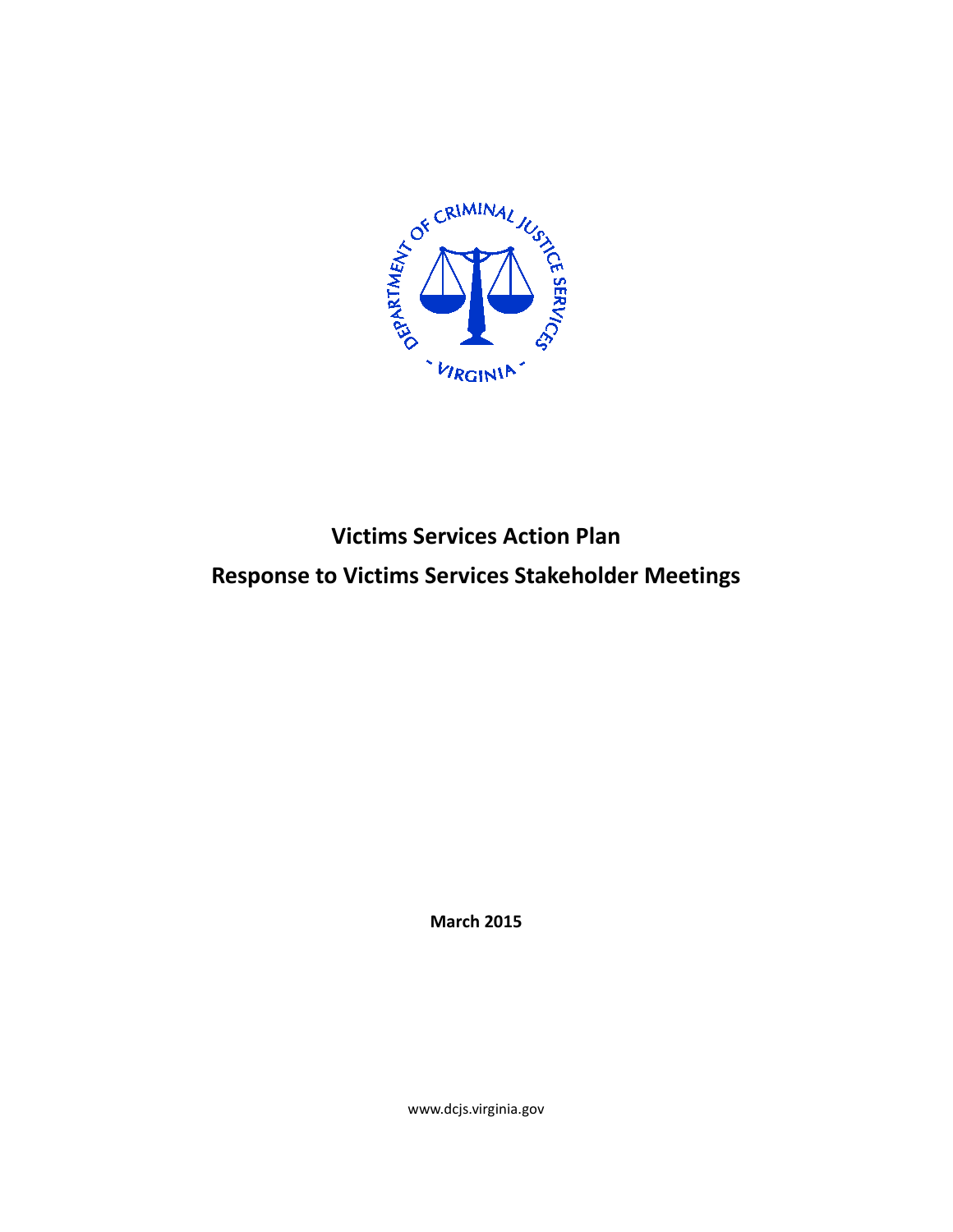

**COMMONWEALTH of VIRGINIA** 

Department of Criminal Justice Services

Francine C. Ecker **Director** 

1100 Bank Street Richmond, Virginia 23219  $(804) 786-4000$ TDD (804) 786-8732

March 13, 2015

Dear Victim Services Stakeholders:

I am pleased to share with you our document, *Victims Services Action Plan: Response to Victims Services Stakeholder Meetings*.

During the summer of 2014, the Virginia Department of Criminal Justice Services (DCJS) held three stakeholder meetings for sexual assault and domestic violence grant programs. As a result of these meetings, two meetings were also conducted with Victim/Witness programs in the fall of 2014. The purpose of these meetings was to obtain feedback from stakeholders about the strengths and weaknesses of DCJS victim's programs and processes.

As you'll see in the document, discussions focused on several key areas, including Grant Funding and Administration, Communication with Grant Monitors, Technology, and Training. Stakeholders from both stakeholder groups identified priority objectives for short, medium and long-term action, with most priorities being common to both groups. The *Victims Services Action Plan* organizes these priorities into six goal categories, with objectives and timeframes for completion.

DCJS will utilize the *Victims Services Action Plan* to continue improving our administration of grant programs, enhancing our response to stakeholders, and demonstrating our commitment to victims of crime. I look forward to the progress we will make.

Sincerely,

 $\rightarrow$   $\sim$  2

Francine C. Ecker **Director** 

Criminal Justice Services Board • Committee on Training • Advisory Committee on Juvenile Justice Advisory Committee to Court Appointed Special Advocate and Children's Justice Act Programs Private Security Services Advisory Board . Criminal Justice Information Systems Committee

www.dcjs.virginia.gov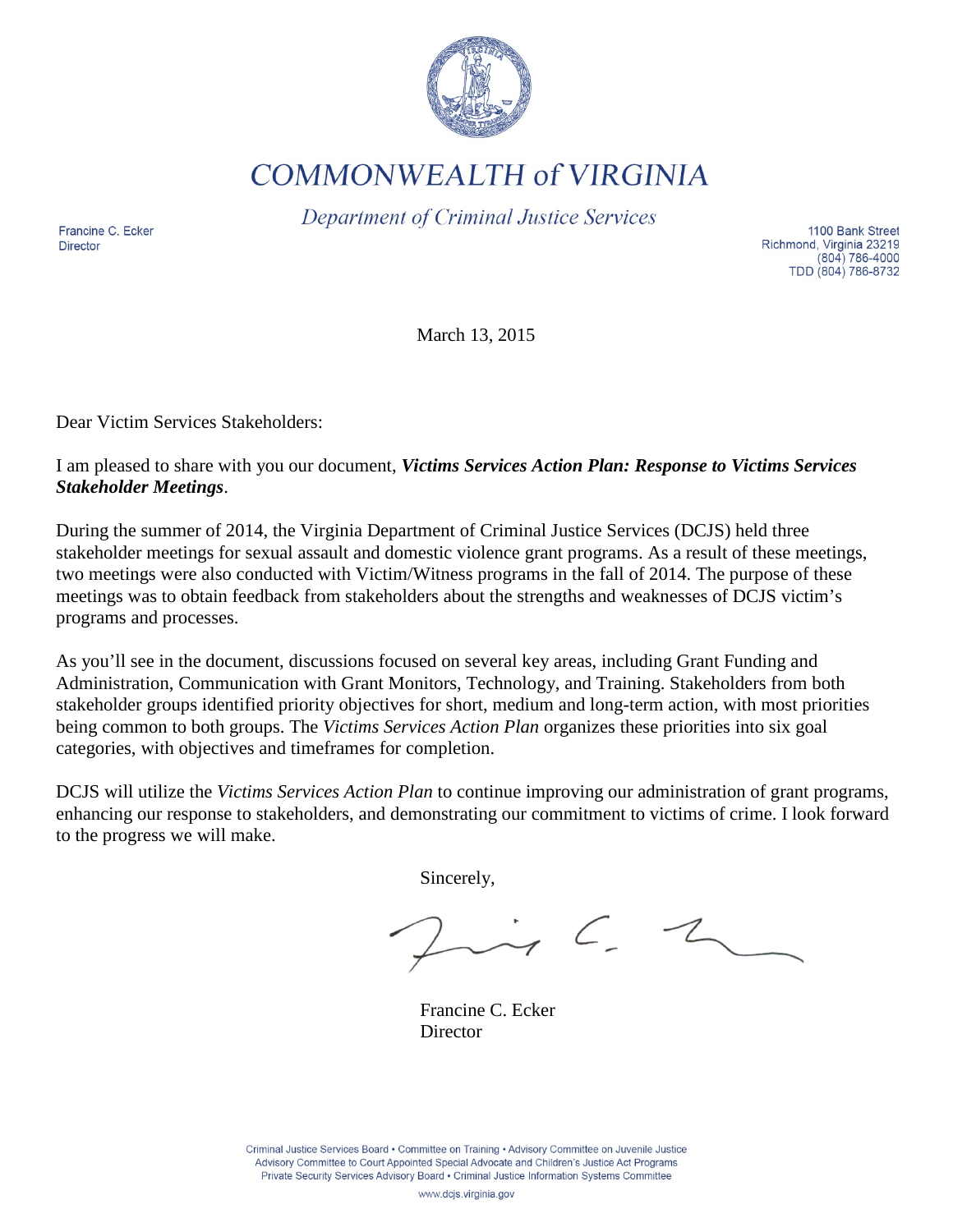# **INTRODUCTION**

During the summer of 2014, the Virginia Department of Criminal Justice Services (DCJS) held three stakeholder meetings for sexual assault and domestic violence grant programs. These meetings, held June 3<sup>rd</sup>, July 29<sup>th</sup>, and August 21<sup>st</sup>, were an opportunity to hear from stakeholders about the strengths and weaknesses of DCJS processes, as well as to reaffirm the agency's commitment to victims' services.

As a result of the meetings with the sexual assault and domestic violence programs, meetings were also conducted with Victim/Witness programs on November  $13<sup>th</sup>$  and December  $17<sup>th</sup>$ . All of the meetings were facilitated by Director Fran Ecker and were held to listen to stakeholders about the strengths and weaknesses of DCJS grant processes using a SWOT Analysis. SWOT is a structured planning method that identifies the (**S**)trengths, (**W**)eaknesses, (**O**)pportunities, and (**T**)hreats involved in an organization's performance. This tool can be used to help the organization identify and accomplish primary objectives and determine strategies to minimize obstacles in achieving desired results.

Discussions focused on several key areas, including: Grant Funding and Administration, Communication with Grant Monitors, Technology and Training. Stakeholders from both stakeholder groups identified priority objectives for short, medium and long-term action, with most priorities being common to both groups.

Since the conclusion of the SWOT planning sessions, DCJS staff members have organized the priority recommendations into six goal categories for the agency's Division of Programs, with objectives and timeframes for completion. The chart that follows includes the goals along with some objectives, activities/deliverables, person(s) responsible for oversight and target dates for implementation. More detail will be added to these sections over the next few months.

Under the leadership of a new agency Director, DCJS has been strengthening staffing devoted to victims services in order to improve responsiveness and increase transparency to local programs. The first step was to realign DCJS staffing so that Victims Services Grant Monitors were moved from the Division of Finance and Administration to the Division of Programs and Services. This move has already helped DCJS improve coordination and enhance technical assistance for victims services grant programs.

*The Victims Services Action Plan is* intended as an initial framework for improving DCJS administration of programs serving victims and maintaining a more purposeful approach to responding to stakeholders. The Victims Services Stakeholder Meetings held in 2014 demonstrated DCJS's commitment to all aspects of public safety. Through this Action Plan, we incorporate the expertise of Advocates, local agencies and state partners in furthering more effective DCJS services to domestic violence programs, sexual assault crisis centers and local victim/witness programs.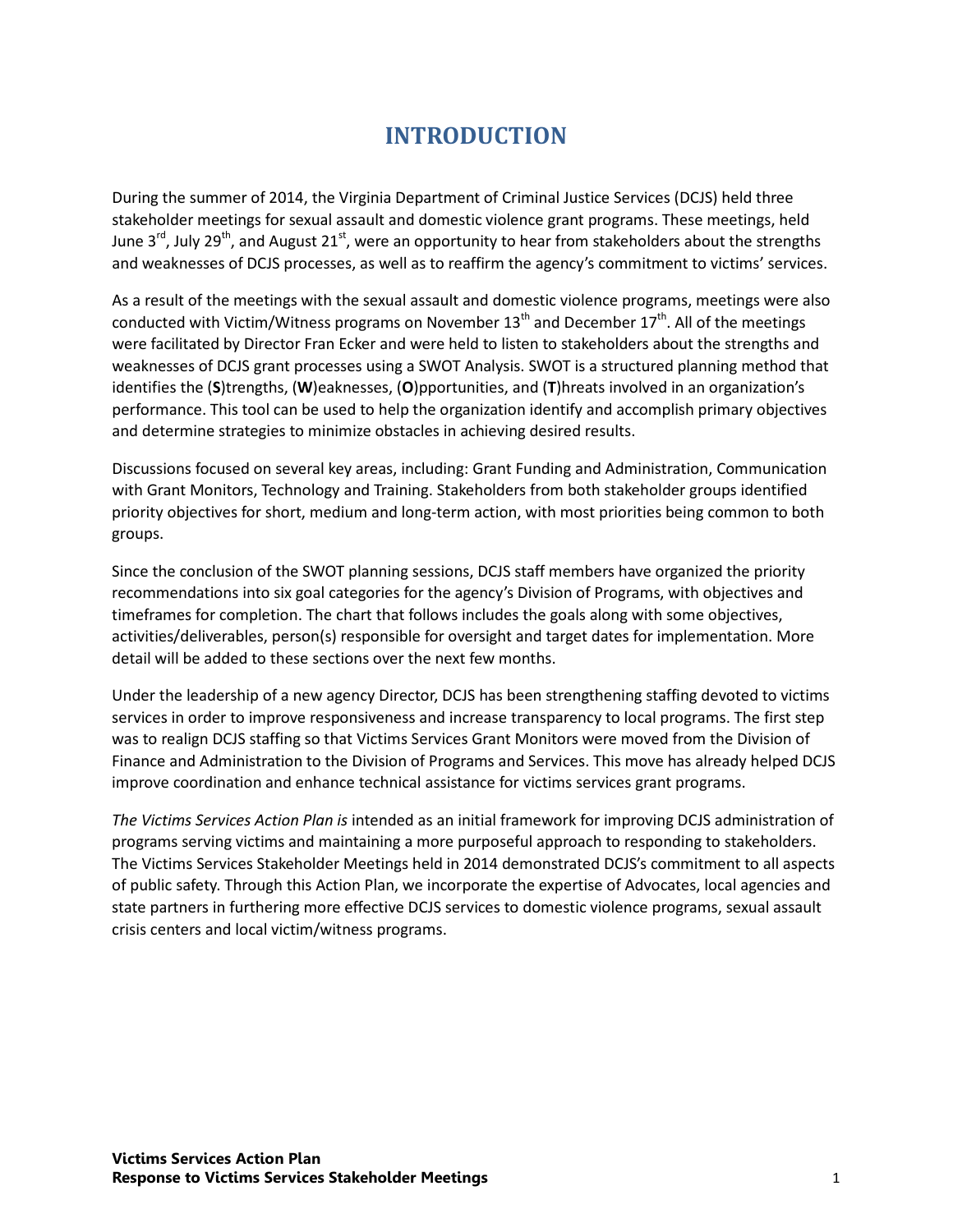# **OVERVIEW OF VICTIMS SERVICES FUNDING**

Division of Programs and Services staff provide grant funding, training, technical assistance, and written resources to programs and individuals serving crime victims. In addition, staff monitor legislation, conduct studies and provide direct services to crime victims through the INFO-LINE and through victim assistance emergency response.

#### **Grant Funding**

DCJS currently provides over \$22.3 million in state and federal funds to 340 grant programs working with victims of all types of crimes. Grant programs supporting services to crime victims include:

- Victim/Witness Grant Program
- Sexual Assault Grant Program
- Sexual Assault Services Program
- Virginia Services Training, Officers, Prosecutors (VSTOP) Grant Program
- Virginia Sexual and Domestic Violence Victim Fund Grant Program
- Community Defined Solutions Program

### **Victim/Witness Grant Program (109 Grants; 3 funding sources)**

In FY2015, DCJS used VOCA funds, state General Funds, and state Special Funds totaling \$9.7 million to support 109 local victim/witness programs and statewide victim assistance programs designed to provide direct services, information, and assistance required by Virginia's Crime Victim and Witness Rights Act.

### **Sexual Assault Grant Program (SAGP) (36 grants)**

In FY 2015 , DCJS used VOCA and state General Funds totaling \$3.4 million to support 36 local and statewide sexual assault programs that provide direct services to victims of sexual assault. Services include crisis intervention, follow-up contact, emergency assistance, assistance with compensation claims, information and referrals, personal advocacy, and criminal justice support.

### **Sexual Assault Services Program (SASP) (33 grants)**

The Sexual Assault Services Program (SASP) was created by the federal Violence Against Women Act and is the first federal funding stream dedicated *solely* to the provision of services for victims of sexual assault. SASP is designed to supplement other funding sources directed at serving sexual assault victims. States are required to use the funding to support rape crisis centers and other nonprofit, nongovernmental organizations that provide core services to victims of sexual assault. For CY2015 DCJS awarded a total of \$361,258 to 33 applicants.

### **Programs Combating Violence Against Women (VSTOP) (92 grants)**

The federal Violence Against Women Act includes the STOP grant program. The STOP acronym reflects program areas eligible for funding through the program – Services, Training, Officers, Prosecution. V-STOP promotes a coordinated, multidisciplinary approach to improving the criminal justice system's response to violent crimes against women and encourages the development and strengthening of effective law enforcement and prosecution strategies to address violent crimes against women and the development and strengthening of victim services in cases involving violent crimes against women. In calendar year 2015 VSTOP funds totaling \$2,873,308 support 92 grant programs.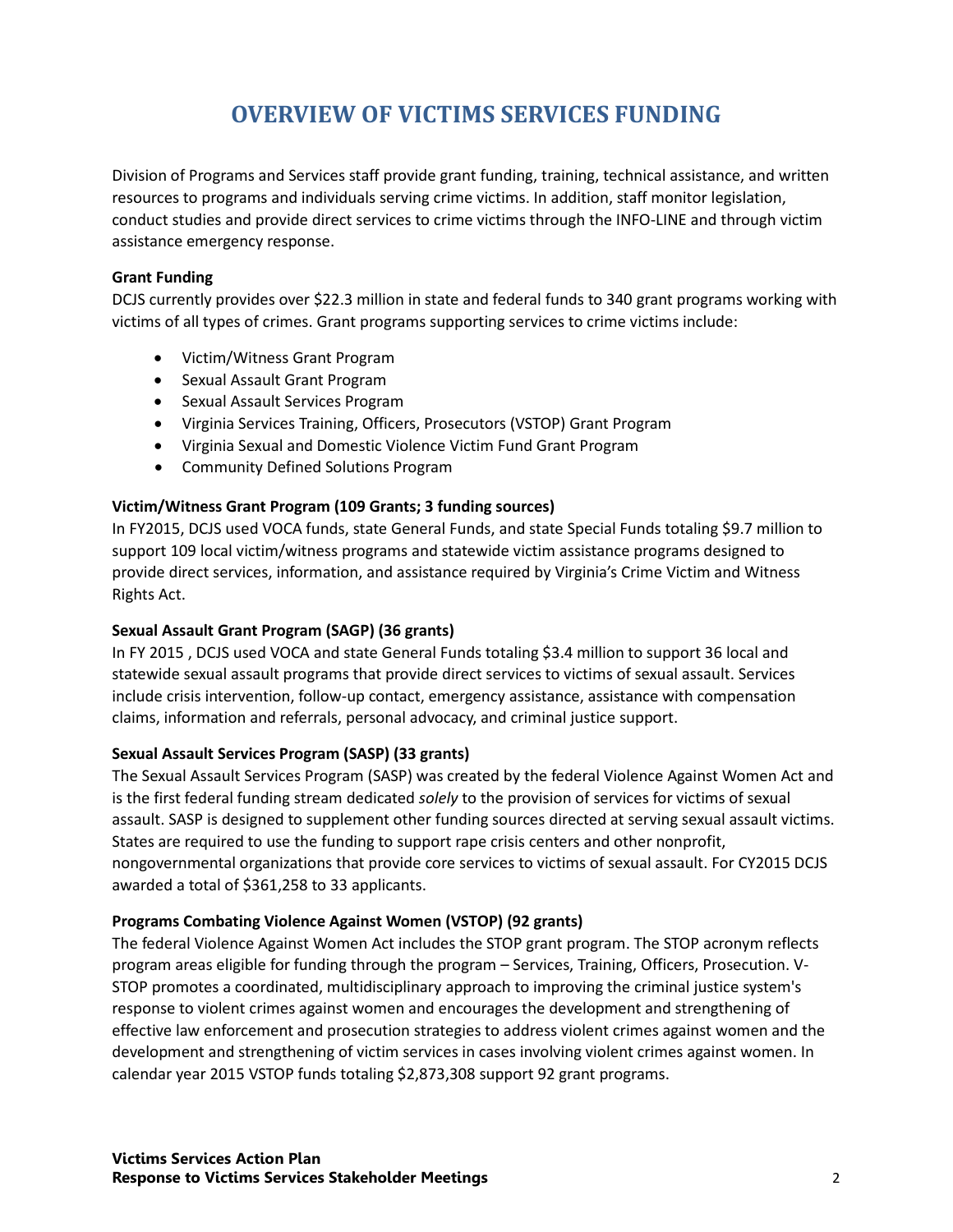#### **Virginia Sexual and Domestic Violence Victim Fund (VSDVVF) (66 grants)**

The purpose of the VSDVVF is to provide funding to assist in protecting and providing necessary services to victims of and children affected by sexual violence, domestic violence, stalking, and family abuse. Approximately \$4.8 million is available for the 24-month funding cycle. Beginning, July 1, 2014, this grant program was moved to a state fiscal cycle. Half of the funding is designated for victims' services and half is designated for prosecution efforts. In FY2015 (January 1 through June 30, 2015), awards totaled \$1,246,897 to support these 65 continuation programs.

### **Grants To Encourage Arrest Policies and Enforcement of Protection Orders (GEAP) — (Partnership Grant)**

Through September 30, 2016, the GEAP is supported by a \$899,737 two-year grant from the federal Office on Violence Against (OVW) Women, and in collaboration with the Virginia Sexual and Domestic Violence Action Alliance, the Office of the Chief Medical Examiner, Office of the Attorney General, and the Virginia Poverty Law Center. The Partnership will conduct needs assessment for service providers and criminal justice system responders to create and understanding of barriers, challenges, and strengths in Virginia current response to sexual assault and domestic violence.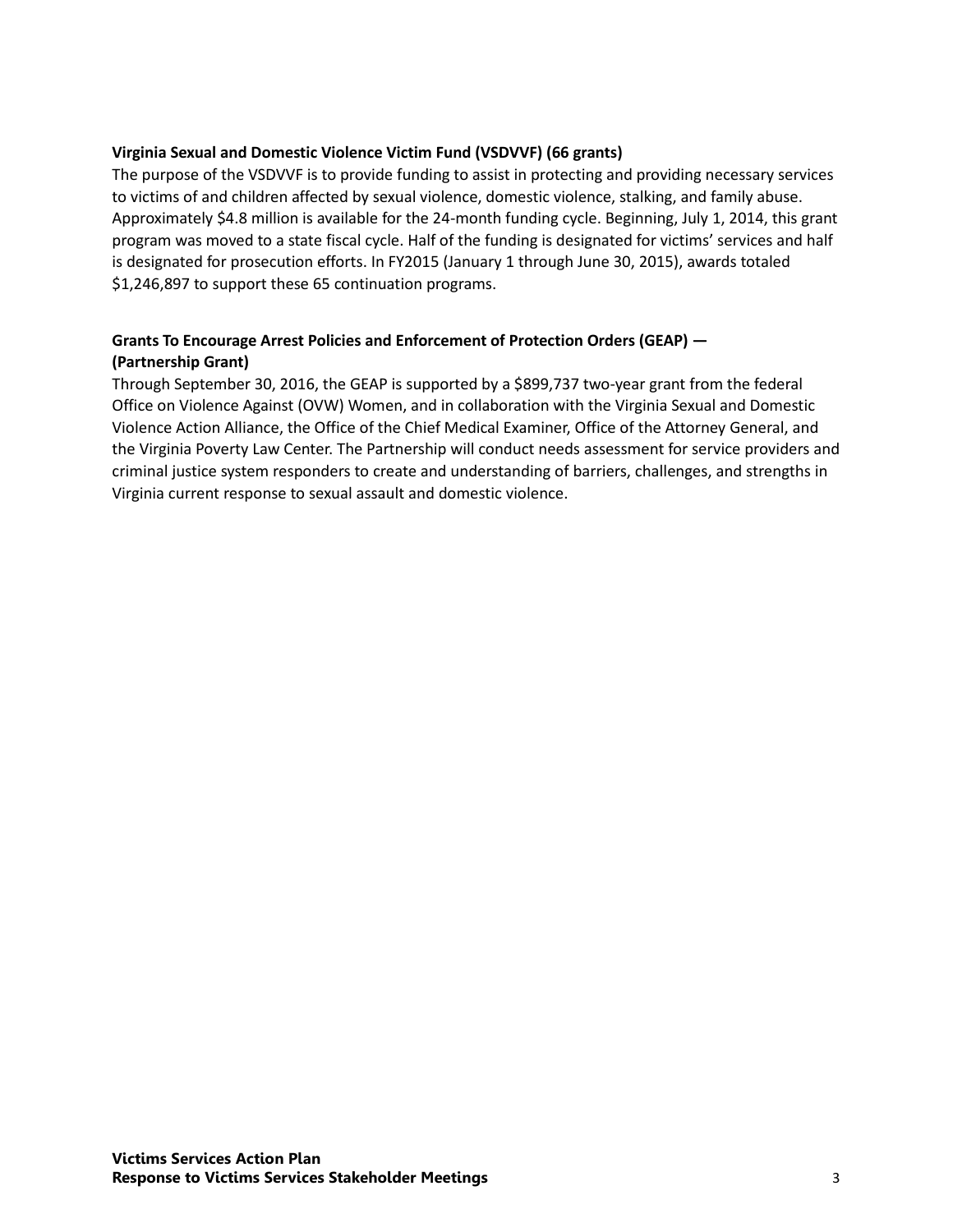# **PROCESS**

Utilizing the **SWOT Analysis**; attendees were invited individually to identify strengths, weaknesses, opportunities, and threats. Below are some issues identified for eachcategory:

**Strengths:** knowledgeable staff, good financial management, GMIs is easy to access and use, drawdown process, staff is passionate, DCJS has "protected" victim services; Grant monitors were moved to Programs and Services.

**Weaknesses**: antiquated reporting process, paper-based reporting, inconsistency of grant monitors, criminal justice focus on victim services, two year grant cycle, limited funding opportunities to expand, conduct more trainings, and increased responsibilities on Victim/Witness programs to respond to a victim's needs.

**Opportunities:** Build on state/local alliances, DCJS has capacity to administer more funding, all grants under one monitor, increase in federal and state budgets, open dialogue and transparency, streamline reporting process. Also understanding the security of Victim/Witness program Directors during elections, increases to Director's salaries, and developing a job task analysis in CIMS.

**Threats:** Lack of communication, competition for funding, legislative actions in 2013, lack of equity in funding different programs, lack of sexual assault funding. Victim/Witness programs specifically identified problems with restitution and collection, unfunded service mandates, and increased services to specialized populations (human trafficking victims).

Representatives from each stakeholder group were provided with a compilation of the results of the SWOT exercise and were instructed to identify the most important priorities and to identify appropriate timeframes for each priority. Time frames were defined as:

- Short-term= less than six months
- Mid-term= six months to 12 months
- Long term= More than 12 months

# **Sexual Assault and Domestic Violence Programs**

The following is a brief summary of the top three priorities and term identified by sexual and domestic violence program representatives.

- 1. Explore the structure of program funding to make it most efficient (ex. should state SAGP funds be combined with restricted federal VOCA funds?).
	- The timeframe for addressing this issue was *short term* to begin the assessment and *long term* to conduct planning.
- 2. Several secondary priorities were identified:
	- A. The following priorities were combined into one priority area:
		- Improve data collection processes in order to facilitate more efficient reporting.
		- Explore ways to potentially utilize VAdata or other technologies.
		- *Short to mid-term*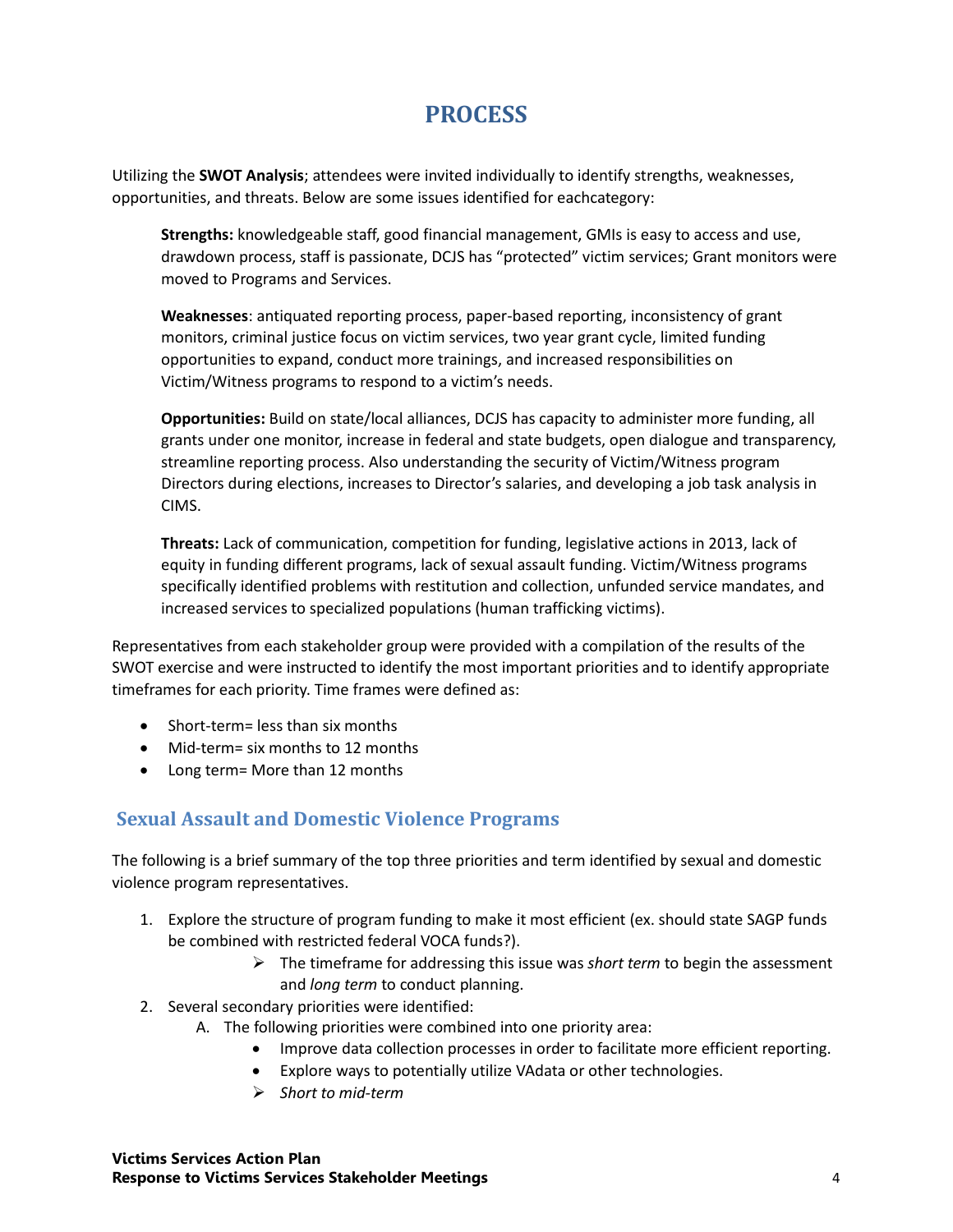- B. Explore ways to minimize duplication and competition for funding streams.
	- *Long term*
- C. Provide training "refreshers" for criminal justice system, allied professionals.
	- *Short to mid-term*
- D. Provide direct, timely, and transparent communication to grantees, constituents, and other stakeholders.
	- *Short term*
- 3. The following priorities were combined into one priority area:
	- A. Provide opportunities for programs to increase funding and/or obtain funding equitable to that of other programs.
	- B. Consider implementing a fair and equitable funding formula or "block grant" process, to address discrepancy among funding amounts.
		- *Long term*

## **Victim/Witness Programs**

The following is a brief summary of the top three priorities and term identified by Victim/Witness program representatives.

- 1. Explore conducting a "work load analysis" to adequately assess the amount of time spent on specific types of cases.
	- *Mid to Long Term*
- 2. Conduct a needs assessment of all victim/witness programs
	- *Short Term*
- 3. Grant monitoring: need for improvements
	- *Short Term and Ongoing*

#### **Additional Discussion from both groups regarding other identified priorities:**

#### • **Grant Applications**

Explore the use of new and emerging technologies to apply for grants, especially the use of online grant application submission.

- *The timeframe for addressing this issue was short term to begin the assessment and long term to re-vamp application process.*
- **Grant Monitoring**

Provide consistent expectations and guidance; enhance customer service (be available, courteous, and helpful).

*Short term*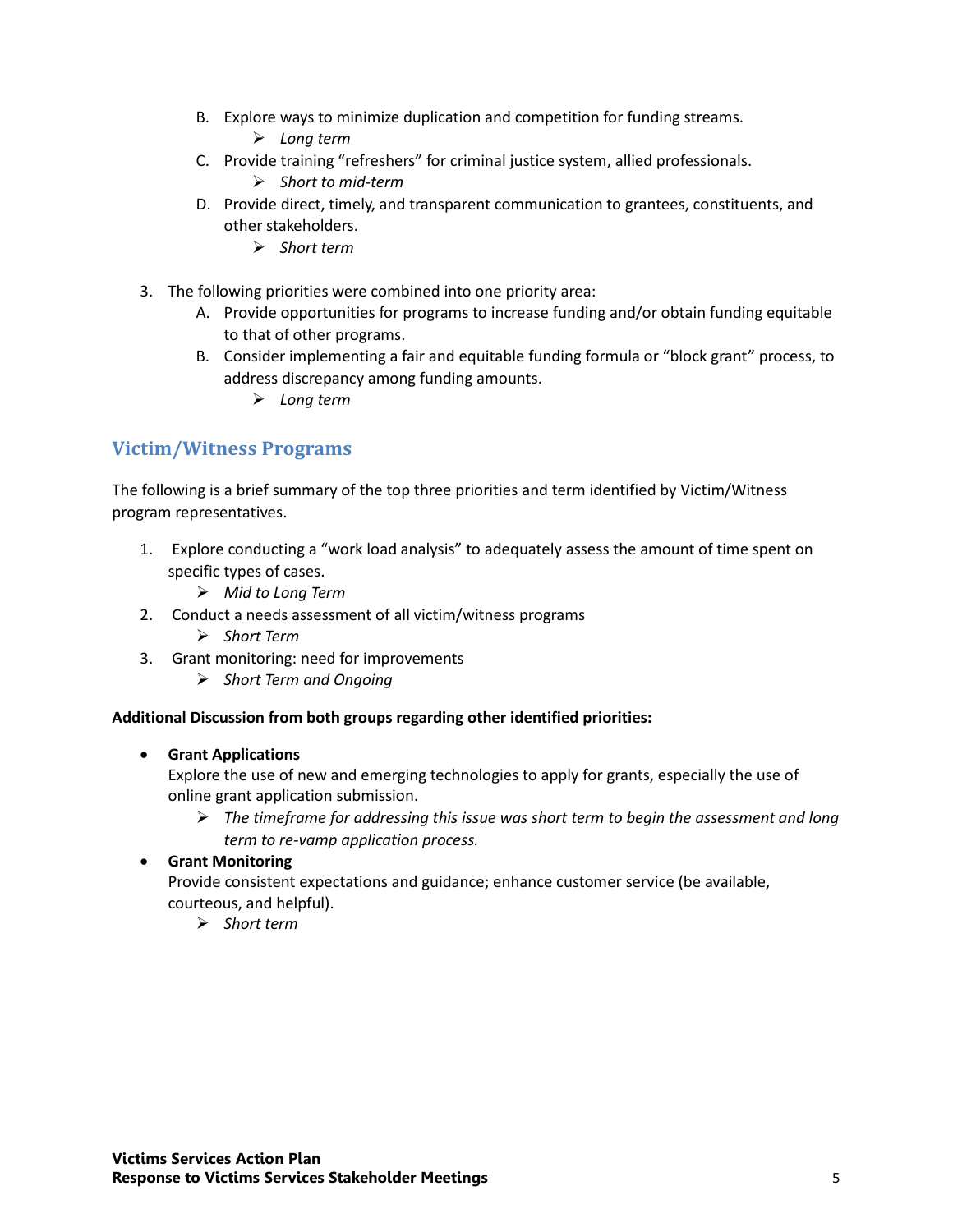# **Virginia's Victims Services Action Plan**

# **Recommendations & Strategies**

Since the conclusion of the SWOT planning sessions, DCJS staff members have organized the priority recommendations into goal categories for the Division of Programs, with objectives and timeframes for completion. The recommendations contained within *Victims Services Action Plan* fall within six categories, listed below. This list is followed by a chart that includes the goals along with some objectives, activities/deliverables, person(s) responsible for oversight and target dates for implementation. More detail will be added to these sections over the next few months.

### **Category 1: Grant Monitoring**

## Goal: **DCJS grant recipients will receive grant guidance and support through consistent, professional customer service and a variety of technical assistance opportunities.**

Objectives:

- 1. Update agency grant monitoring guidance and training protocol.
- 2. Provide plan for individual program, regional and statewide technical assistance and on site monitoring.
- 3. Train all grant monitors to provide excellent customer service and effective measures in fostering constituent relationships.
- 4. Provide regular opportunity for stakeholder feedback and evaluation of grant monitor customer service

### **Category 2: Grant Applications/Administration**

### Goal 1: **DCJS will use current best practice technologies for the grant application process.**

Objectives:

- 1. Develop a process for online grant application submission.
- 2. Develop web-based instruction module for completing grant applications.
- 3. Streamline application process by transitioning grants to a state fiscal year cycle.

#### Goal 2: **The DCJS victims' services funding process will be customer-centered, results oriented, efficient and fair.**

Objectives:

- 1. Explore the structure of program funding to identify possible improvements and avoid unnecessary duplication and competition (ex. should state SAGP funds be combined with restricted federal VOCA funds?).
- 2. Evaluate the current process and options for determining funding awards, including funding formulas and a "block grant" process, to address potential inequities.
- 3. Provide additional/new funding opportunities through DCJS or other resources.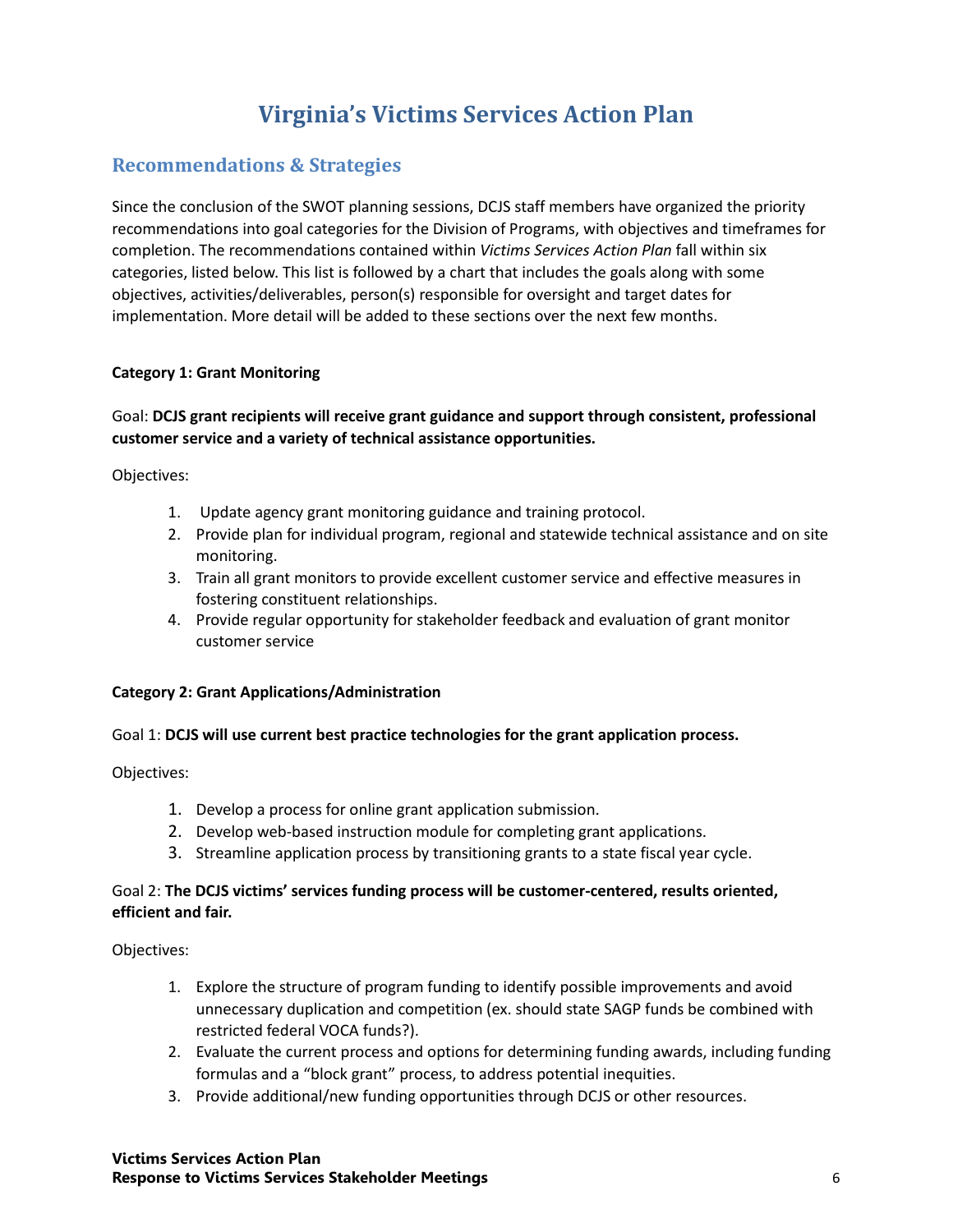### **Category 3: Communication**

### Goal: **DCJS will provide direct, timely, and transparent communication to grantees, constituents, and other stakeholders.**

Objectives:

- 1. Facilitate regional stakeholder meetings that are fact-based and interactive.
- 2. Maintain the DCJS website with current and relevant information.
- 3. Develop and maintain a Frequently Asked Questions (FAQs) section on DCJS website.
- 4. Increase public awareness of Victim/Witness programs' function and value to communities.
- 5. Continue regular communication and collaboration activities to improve relationships with grantees and other stakeholders.

#### **Category 4: Data Collection & Reporting**

#### Goal: **DCJS will use the best available systems to collect and report data for program effectiveness.**

Objectives:

- 1. Improve data collection processes in order to facilitate more efficient reporting.
- 2. Evaluate VaData or other new/emerging technologies to support Sexual and Domestic Violence program services.
- 3. Evaluate the functionality of CIMS and/or develop a Case management/database system for Victim/Witness programs (replace CIMS).

#### **Category 5: Training**

### Goal: **DCJS training for victims' services providers will be relevant, research-based and accessible to all programs.**

Objectives:

- 1. Review all trainings to determine how technology (e.g. WebEx, website videos, on-line modules) may be used to enhance victim's services training.
- 2. Provide training "refreshers" on victims' needs and services to allied professionals working within the criminal justice system (Prosecutors, law enforcement officers, clerks, judges, probation and parole officers, magistrates, etc.).
- 3. Partner with Supreme Court of Virginia and Criminal Injuries Compensation Fund and other state agencies to provide topic specific trainings on their procedures relevant to victim services.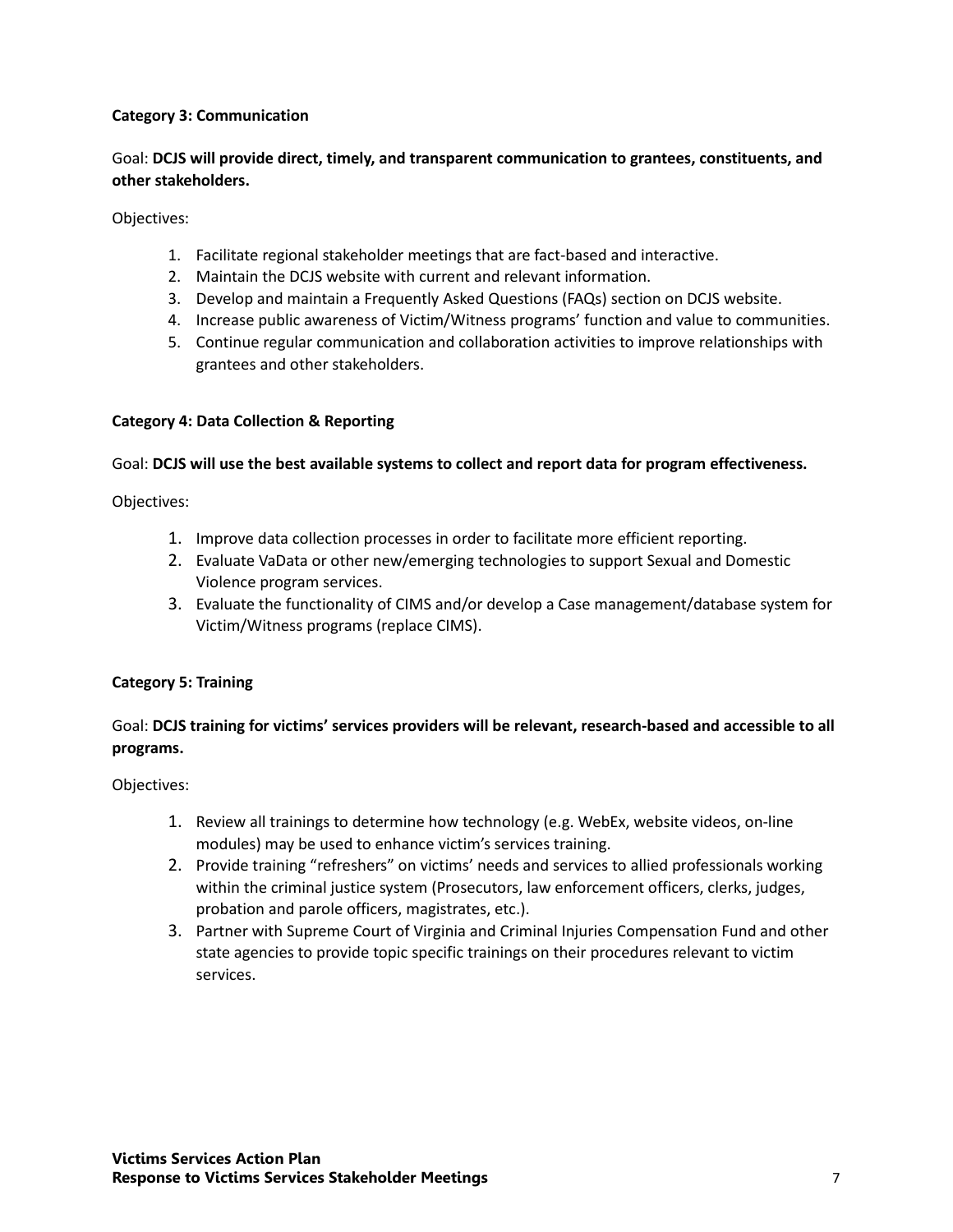#### Category 6: **Research/Evaluation**

Goal: **DCJS will provide research and evaluation support for system stakeholders through its Research Center or partnerships with other public and private agencies.**

Objectives:

- 1. Conduct a Needs Assessment of all Victim/Witness Programs.
- 2. Conduct a Workload Analysis for Victim/Witness Programs to adequately assess the amount of time spent on specific types of cases.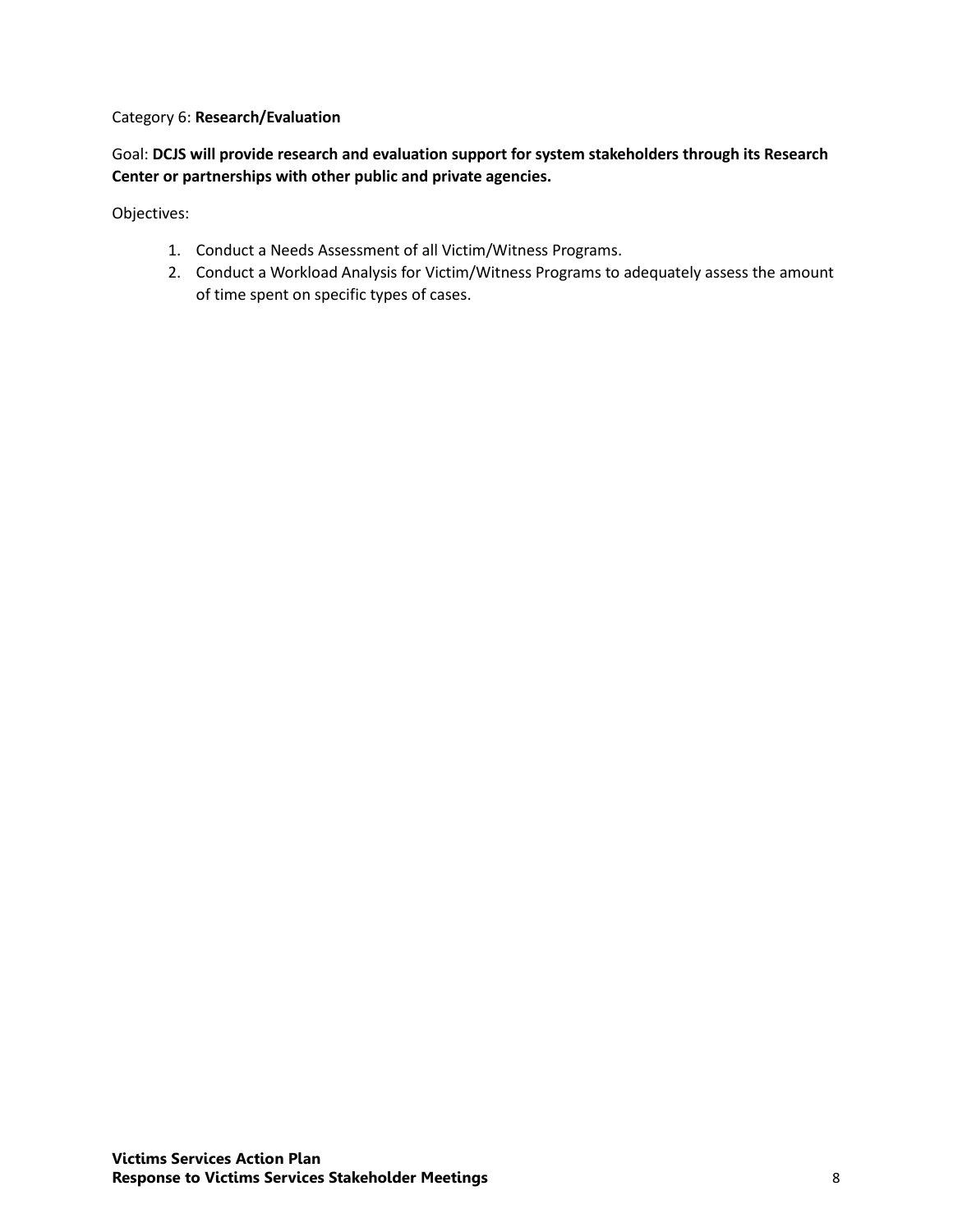## **CATEGORY 1: GRANT MONITORING**

 **Goal: DCJS grant recipients will receive grant guidance and support through consistent, professional customer service and a variety of technical assistance opportunities.**

| Objective 1.1:<br>Update agency grant monitoring guidance and training protocol.<br>A DCJS interdepartmental workgroup has been formed to update agency<br>monitoring policies which include performing programmatic and financial<br>risk assessments, determining site visits, and updating training<br>requirements and performance expectations for staff. Workgroup met on<br>December 12, 2014 to begin revising agency grant monitoring policy.<br>Priority Level: Short term<br>Status: Underway                                                                            | Person(s) Responsible<br><b>Bruce Cruser</b><br>Kassandra Bullock<br>Janice Waddy<br>Deliverable: Updated<br><b>Agency Grant</b><br>Monitoring Policy and<br>Procedures<br>Target Date:<br>September 2015 |
|-------------------------------------------------------------------------------------------------------------------------------------------------------------------------------------------------------------------------------------------------------------------------------------------------------------------------------------------------------------------------------------------------------------------------------------------------------------------------------------------------------------------------------------------------------------------------------------|-----------------------------------------------------------------------------------------------------------------------------------------------------------------------------------------------------------|
| Objective 1.2:<br>Provide a plan for individual program, regional and statewide technical<br>assistance and onsite monitoring.<br>This will provide a consistent approach to identify programs at risk and to<br>determine priorities for technical assistance and onsite monitoring.<br>Priority Level: Short term<br>Status: Underway<br>Program monitors currently conduct a risk assessment of all programs to<br>identify and schedule onsite visits and technical assistance needs. As<br>monitoring policy is updated, annual plan for monitoring visits will be<br>revised. | Person(s) Responsible<br>Kassandra Bullock<br>Target Date:<br><b>Immediate</b><br>implementation                                                                                                          |
| Objective 1-3:<br>Train all grant monitors to provide excellent customer service and<br>guidance<br>Establish regular in-service Monitor Trainings & Discussions. (Trainings<br>а.<br>held on June $4^{th}$ , October 29 <sup>th</sup> , 2014; and January 27, 2015.)<br>Establish expectations for responding to requests for technical<br>b.<br>assistance, referrals and taking action on programmatic progress<br>reports.                                                                                                                                                      | Person(s) Responsible<br>Kassandra Bullock                                                                                                                                                                |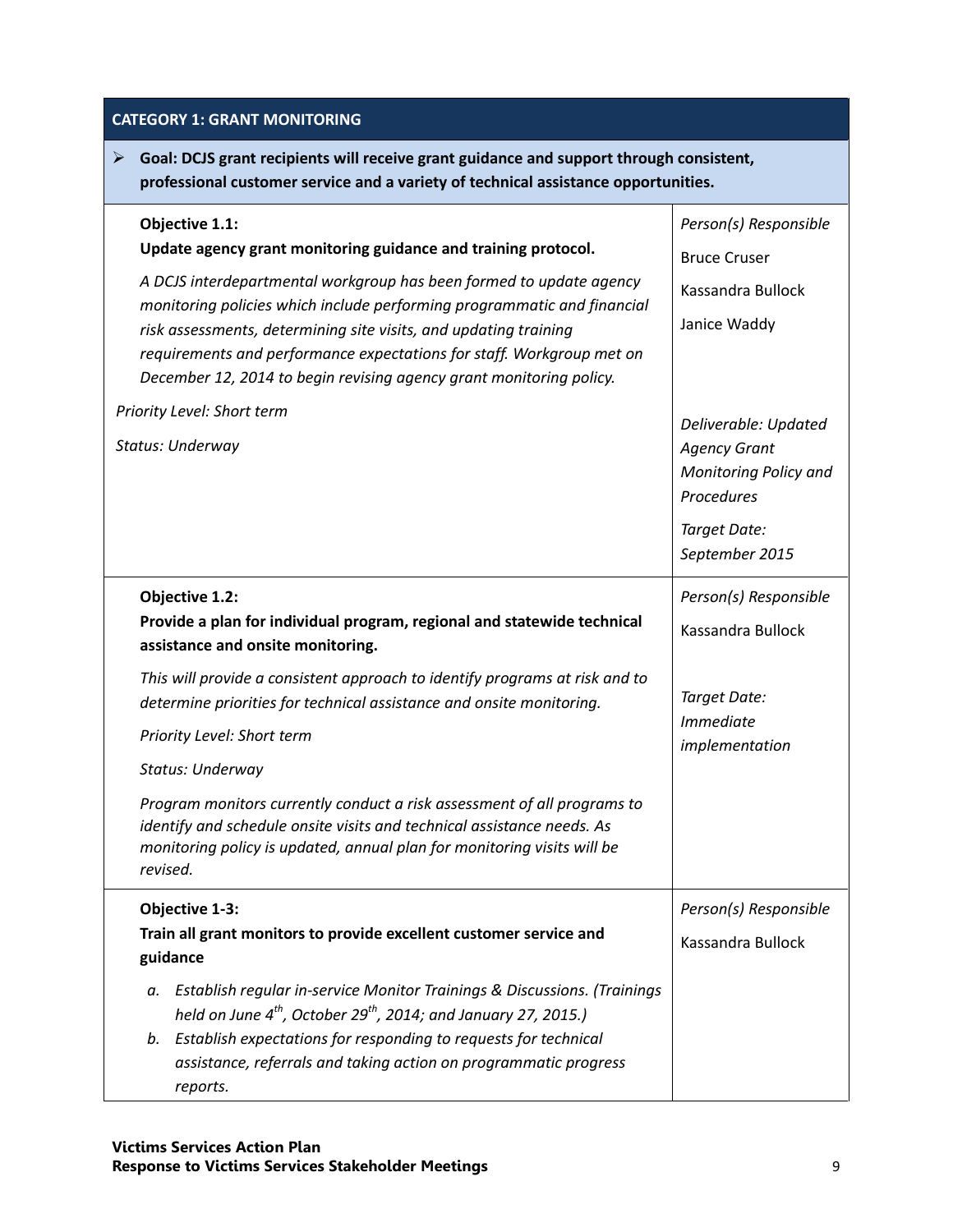| Address concerns of internal and external customers in a timely<br>$\mathcal{C}$ .                                             | Target Date:                |
|--------------------------------------------------------------------------------------------------------------------------------|-----------------------------|
| manner and elevate unresolved matters to the Victims Services                                                                  | <i>Immediate</i>            |
| Manager.                                                                                                                       | implementation              |
| Priority Level: Short term                                                                                                     |                             |
| <b>Status: Underway and Ongoing</b>                                                                                            |                             |
| Objective 1-4:                                                                                                                 | Person(s) Responsible       |
| Provide regular opportunity for stakeholder feedback and evaluation of<br>grant monitor customer service.                      | <b>Bruce Cruser</b>         |
| Use meetings and informal discussions to solicit feedback at victims'<br>а.<br>services trainings and association conferences. | Kassandra Bullock           |
| Continue monthly partnership meetings with the Executive Director of<br>b.<br>the Action Alliance.                             | Target Date:                |
| Continue attending the Quarterly Business Meetings of the Victim<br>C.<br>Assistance Network.                                  | Immediate<br>implementation |
| DCJS research center to assist with surveys of stakeholders.<br>d.                                                             |                             |
| Priority Level: Short -term                                                                                                    | (Stakeholder research       |
| <b>Status: Annually and Ongoing</b>                                                                                            | survey by March 2016)       |
|                                                                                                                                |                             |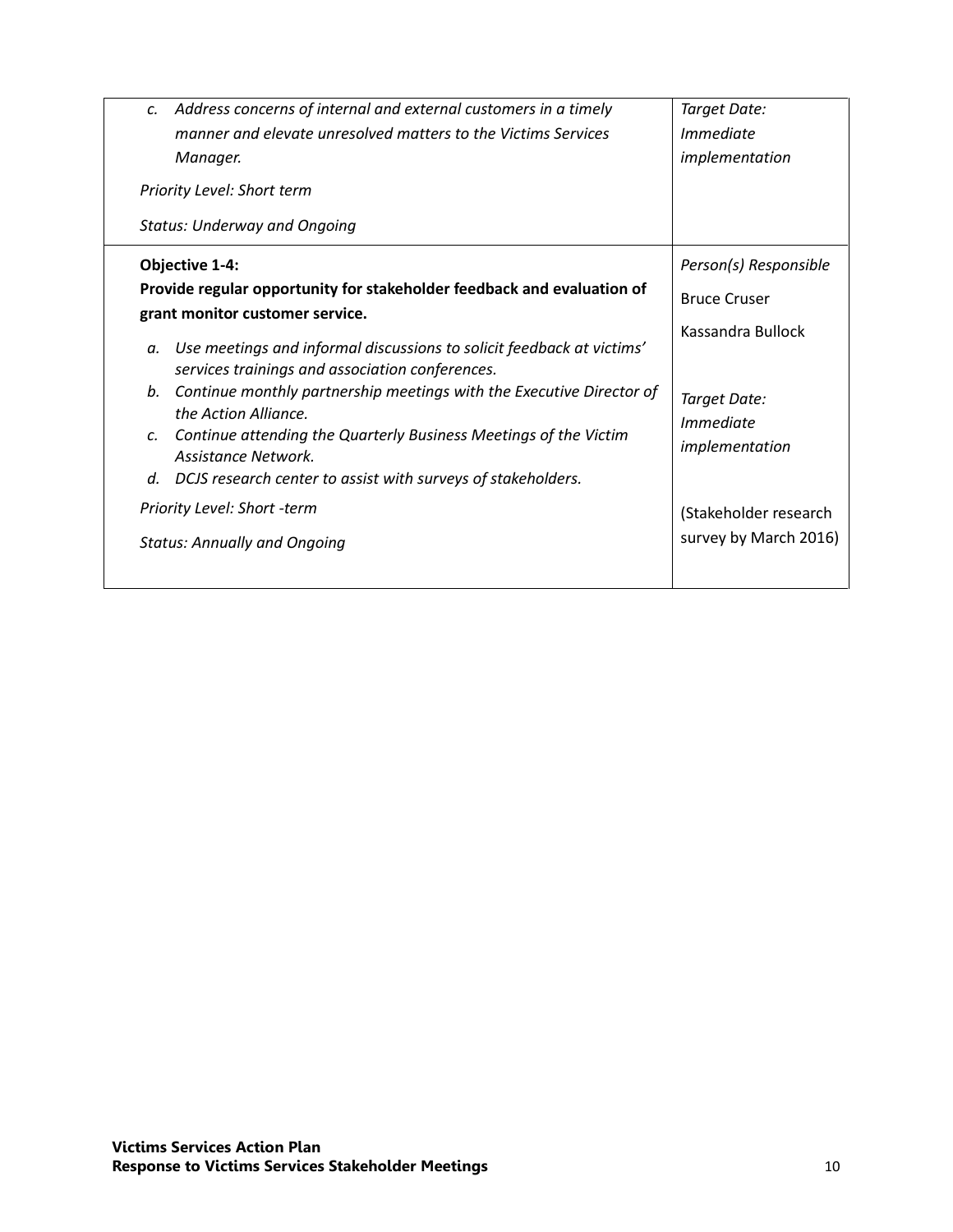# **CATEGORY 2: GRANT APPLICATIONS/ADMINISTRATION**

| Goal 2.1: DCJS will use current best practice technologies for the grant application process.<br>➤                                                                                                                                                                                                   |                                                   |  |
|------------------------------------------------------------------------------------------------------------------------------------------------------------------------------------------------------------------------------------------------------------------------------------------------------|---------------------------------------------------|--|
| <b>Objective 2-1:</b><br>Develop a process for online grant application submission.                                                                                                                                                                                                                  | Person(s) Responsible<br><b>Bruce Cruser</b>      |  |
| <b>Objective 2-2:</b><br>Develop a web-based instruction module for completing applications.                                                                                                                                                                                                         | <b>Dennis Harrell</b>                             |  |
| An interdepartmental group has been formed to transition to an online<br>grant application system. Meetings are currently being held to evaluate the<br>overall use of technology to enhance management and submission of grant<br>applications, as well as on-line instructions.                    | Janice Waddy<br>Kassandra Bullock<br>Target Date: |  |
| Priority Level: Mid-term (review); Long-term (Implementation)                                                                                                                                                                                                                                        | December 2016                                     |  |
| Objective 2-3:<br>Streamline application process by transitioning grants for domestic<br>violence and sexual assault funding to a state fiscal year cycle.                                                                                                                                           |                                                   |  |
| Status: VSDVVF grant program were moved to a state fiscal cycle beginning<br>July 1, 2014. Due to federal reporting requirements, STOP and SASP grants<br>were not moved to a state fiscal cycle. Moving these programs would<br>increase administrative requirements of victims' services grantees. | Completed for VSDVVF<br>grants                    |  |
| DCJS continues to look at ways to streamline funding and support the<br>administrative requirements for programs.                                                                                                                                                                                    |                                                   |  |
| Goal 2.2: The DCJS victims' services funding process will be customer-centered, results oriented,<br>➤<br>efficient and fair.                                                                                                                                                                        |                                                   |  |
| Objective 2.2-1:                                                                                                                                                                                                                                                                                     | Person(s) Responsible                             |  |
| Explore the structure of program funding to identify possible<br>improvements and avoid unnecessary duplication and competition                                                                                                                                                                      | <b>Bruce Cruser</b>                               |  |
| (ex. should state SAGP funds be combined with restricted federal VOCA                                                                                                                                                                                                                                | John Colligan                                     |  |
| funds?).<br>Evaluate the current process and options for determining funding<br>a.                                                                                                                                                                                                                   | Janice Waddy                                      |  |
| awards, including funding formulas and a "block grant" process, to                                                                                                                                                                                                                                   | Kassandra Bullock                                 |  |
| address potential inequities.                                                                                                                                                                                                                                                                        | Michelle Miles                                    |  |
| b. Provide additional/new funding opportunities through DCJS or other<br>resources (Staff person assigned to research funding opportunities).                                                                                                                                                        | (funding research)                                |  |
| Currently, priority for funding is given to "continuation" grant programs.                                                                                                                                                                                                                           | Target Date:                                      |  |
| These programs have a streamlined application process based on<br>performance and being recognized as low risk. Review existing funding                                                                                                                                                              | <i>Immediate</i>                                  |  |
|                                                                                                                                                                                                                                                                                                      | Implementation                                    |  |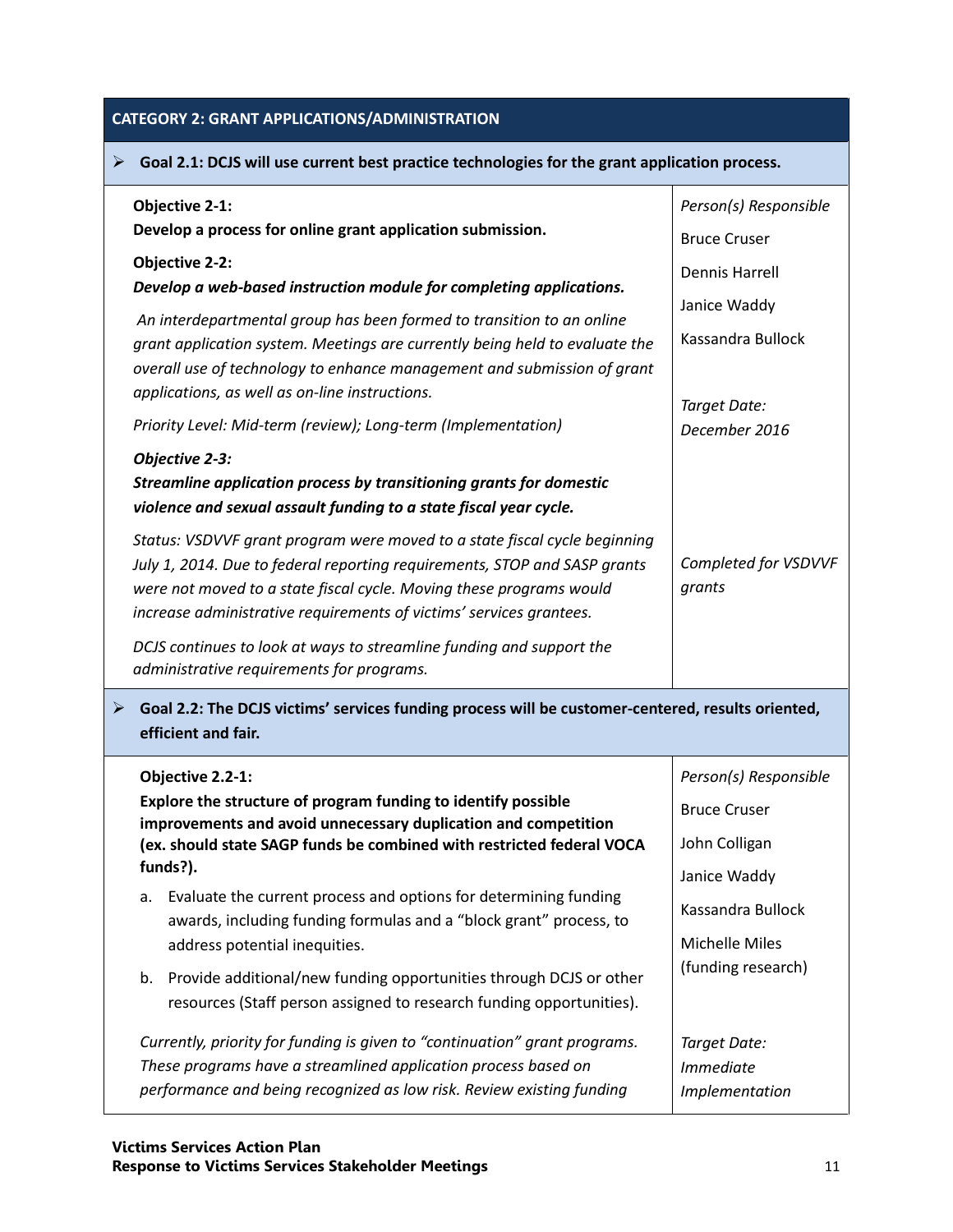| programs for duplication of services and evaluate competitive grants to<br>increase access for applicants and eliminate barriers to identifying priorities<br>for funding. |  |
|----------------------------------------------------------------------------------------------------------------------------------------------------------------------------|--|
| Priority Level: Mid to Long Term                                                                                                                                           |  |
| <b>Status: Underway and Ongoing</b>                                                                                                                                        |  |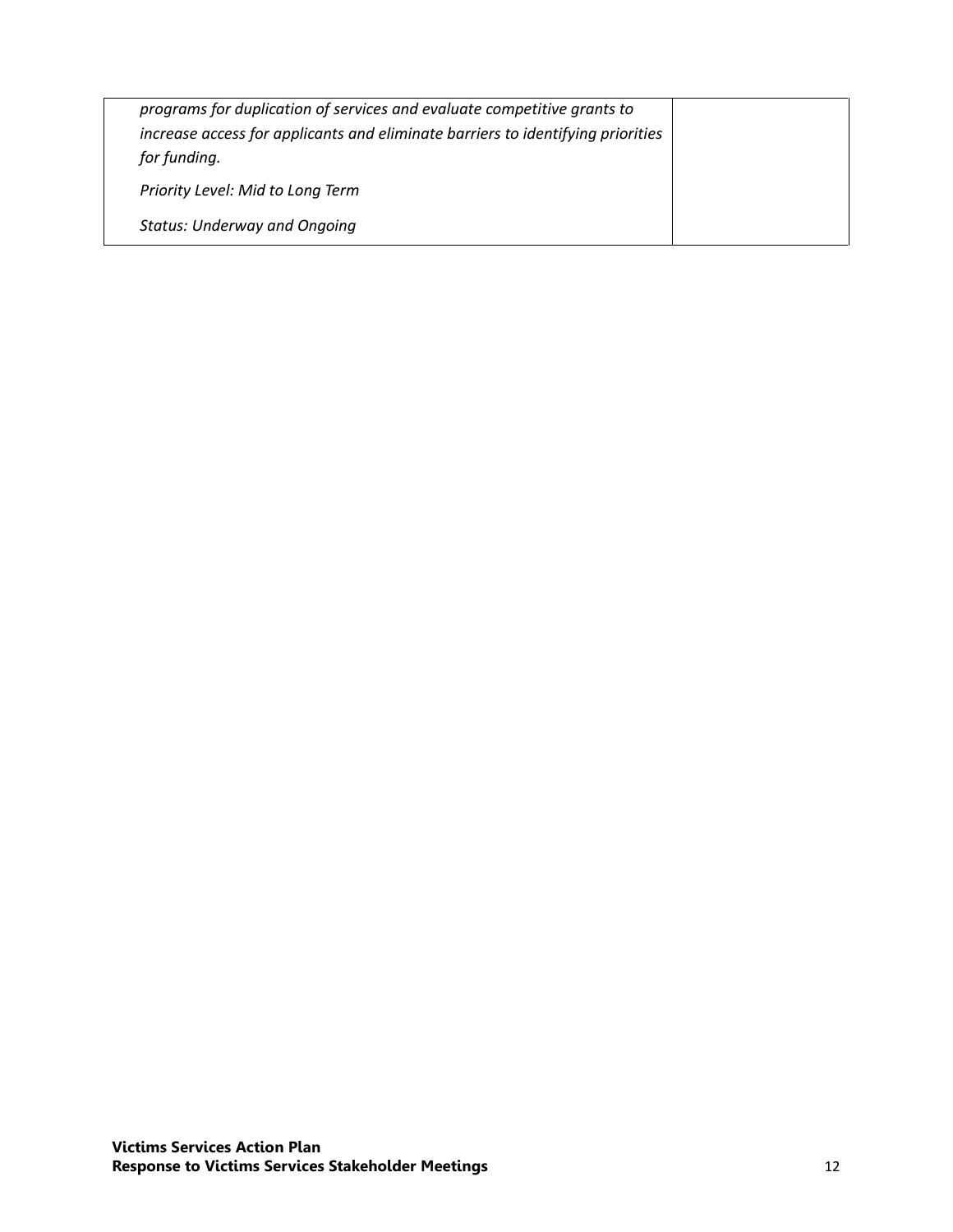### **CATEGORY 3: COMMUNICATION**

 **Goal 3.1: DCJS will provide direct, timely, and transparent communication to grantees, constituents, and other stakeholders.**

| Objective 3.1:                                                                                                                                                                                                                                                               | Person(s) Responsible                             |
|------------------------------------------------------------------------------------------------------------------------------------------------------------------------------------------------------------------------------------------------------------------------------|---------------------------------------------------|
| Facilitate regional stakeholder meetings that are fact-based and<br>interactive.                                                                                                                                                                                             | <b>Bruce Cruser</b>                               |
| 2. Continue regular communication and collaboration activities to<br>improve relationships with grantees and other stakeholders.                                                                                                                                             | Kassandra Bullock                                 |
| Schedule at least 2 Stakeholder Meetings in 2015 for victims' services<br>grantees. Additionally, DCJS currently collaborates with the Action Alliance<br>and other partners on the State and Local Partners Regional Meetings for<br>Sexual and Domestic Violence Programs. | Target Date:                                      |
| Priority Level: Short Term<br><b>Status: Underway and Ongoing</b>                                                                                                                                                                                                            | $1st$ meeting to be<br>scheduled by June<br>2015. |
|                                                                                                                                                                                                                                                                              |                                                   |

#### **Goal 3.2: Maintain the DCJS website with current and relevant information.**

| <b>Objective 3.2</b>                                                                                                                                                                                                                                                                                                                                                                         | Person(s) Responsible                       |
|----------------------------------------------------------------------------------------------------------------------------------------------------------------------------------------------------------------------------------------------------------------------------------------------------------------------------------------------------------------------------------------------|---------------------------------------------|
| Develop and maintain a Frequently Asked Questions (FAQs) section on<br>DCJS website.                                                                                                                                                                                                                                                                                                         | <b>Bruce Cruser</b>                         |
| FAQs to be added with posting of next grant solicitation.                                                                                                                                                                                                                                                                                                                                    | Kassandra Bullock                           |
| Information and materials are posted on the "What's New and Victims<br>Services Announcements" page. Information and materials include: articles;<br>general information/ awareness; resources (including national trainings,<br>research publications, and victims' services reports from other state<br>partners); other information or links; as applicable to the stakeholder<br>groups. | Target Date:<br>Immediate<br>implementation |
| Priority Level: Short-mid term                                                                                                                                                                                                                                                                                                                                                               |                                             |
| Status: Underway and ongoing for all grant solicitations/guidelines                                                                                                                                                                                                                                                                                                                          |                                             |
| Included as a boiler plate condition for all grant funded programs, DCJS<br>victims services grantees are required to subscribe to the DCJS listerserv for<br>announcements and agency updates.                                                                                                                                                                                              |                                             |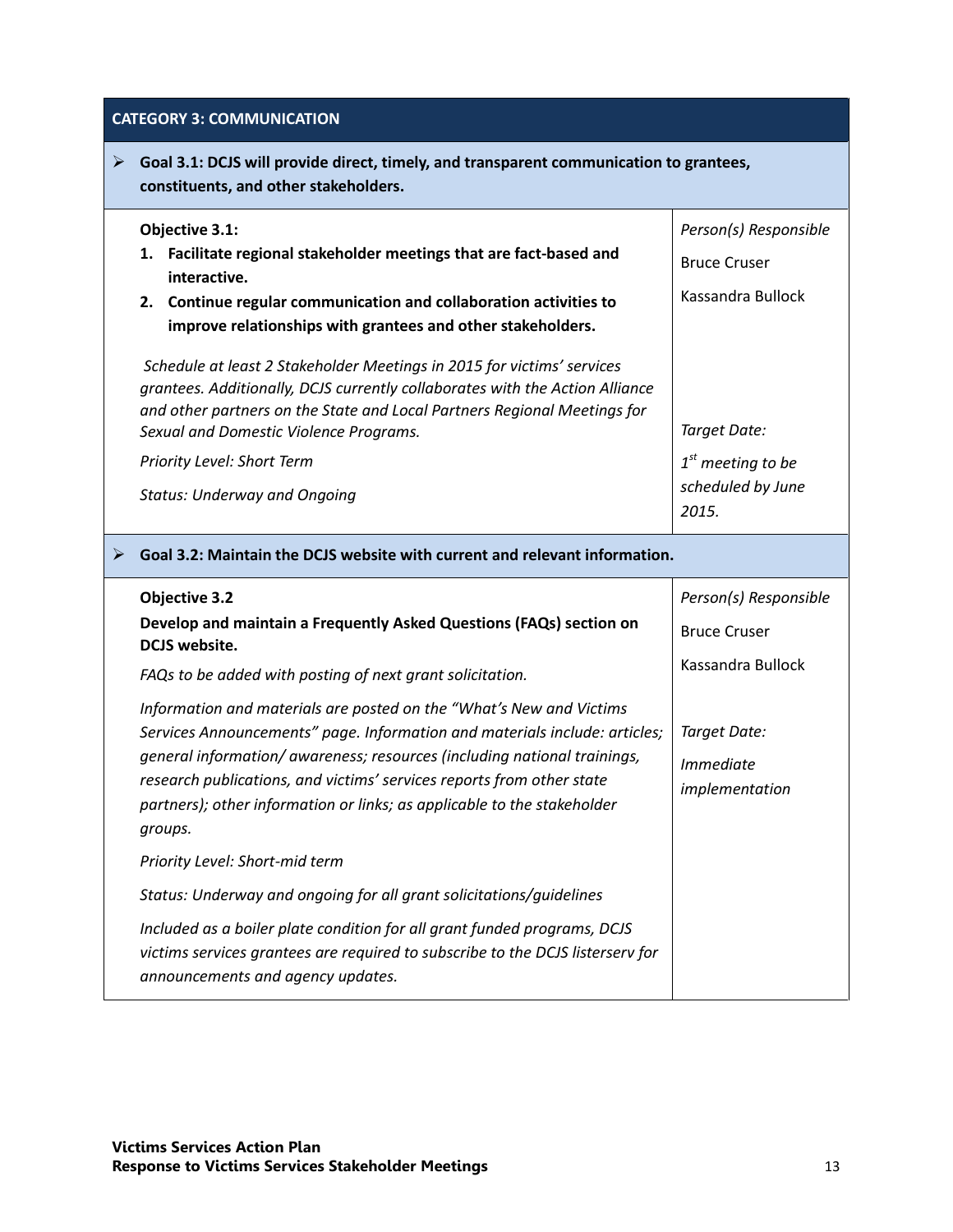| Objective 3.3:<br>Increase public awareness of Victim/Witness programs function and<br>value to communities.                                                                                                                                                                                                                                                                                                                                                                                  | Person(s) Responsible<br>Kassandra Bullock  |
|-----------------------------------------------------------------------------------------------------------------------------------------------------------------------------------------------------------------------------------------------------------------------------------------------------------------------------------------------------------------------------------------------------------------------------------------------------------------------------------------------|---------------------------------------------|
| Work with Network to develop mutual plan. Currently, DCJS victims'<br>services trainings include materials regarding the Victim Assistance<br>Network to promote its purpose and the function of victim/witness<br>programs. This may be able to be incorporated into the Action Alliance-led<br>State & Local Partner Regional Meetings. Use Crime Victim Info-Line,<br>Victims' Awareness month public displays and trainings of other agency<br>stakeholder groups to help educate others. | Target Date:<br>Immediate<br>Implementation |
| Priority Level: None assigned<br>Status: Underway and ongoing                                                                                                                                                                                                                                                                                                                                                                                                                                 |                                             |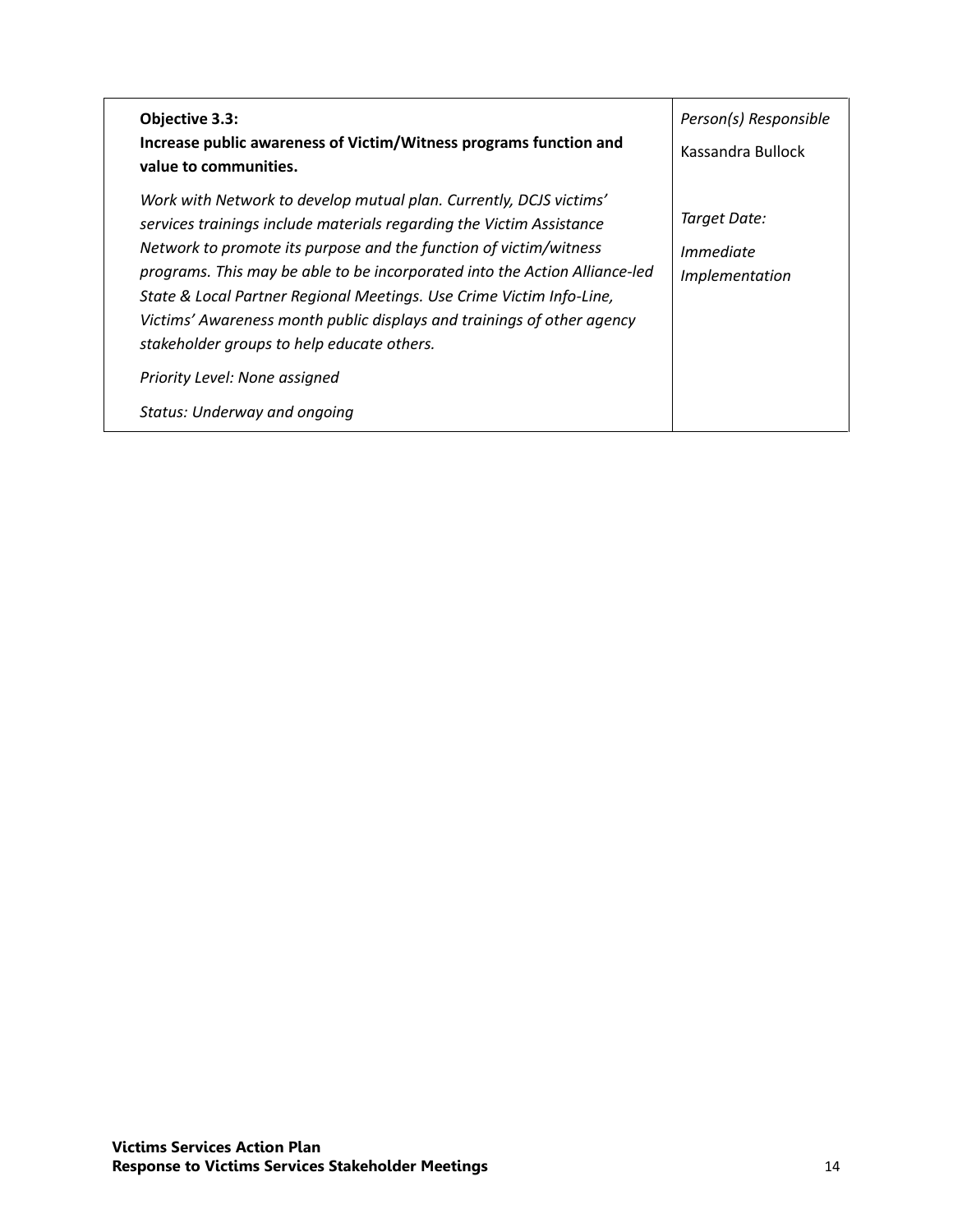## **CATEGORY 4: DATA COLLECTION & REPORTING**

## **Goal 4: DCJS will use the best available systems to collect and report data for program effectiveness.**

| <b>Objective 4-1:</b><br>Improve data collection processes in order to facilitate more efficient<br>reporting.                                                                                                                                                              | Person Responsible<br><b>Bruce Cruser</b> |
|-----------------------------------------------------------------------------------------------------------------------------------------------------------------------------------------------------------------------------------------------------------------------------|-------------------------------------------|
| An interdepartmental group has been formed to enhance reporting<br>requirements and reporting systems. Meetings have begun to evaluate<br>current reporting systems which include CIMS, SDVVF, and the SAGP<br>database. Discussions include:                               | Target Date:<br>December 2016             |
| Evaluate VAData or other new/emerging technologies to support<br>a.<br>Sexual and Domestic Violence program services.<br>b.<br>Evaluate the functionality of CIMS and/or develop a Case<br>management/database system for Victim/Witness programs (replace<br>CIMS).        |                                           |
| Priority Level: Long term                                                                                                                                                                                                                                                   |                                           |
| Status: The workgroup has been formalized to include sponsorship of the<br>overall project and regularly scheduled meetings. IT Project Manager Lisa<br>Duguay has been specifically assigned to support the reporting systems of<br>the Division of Programs and Services. |                                           |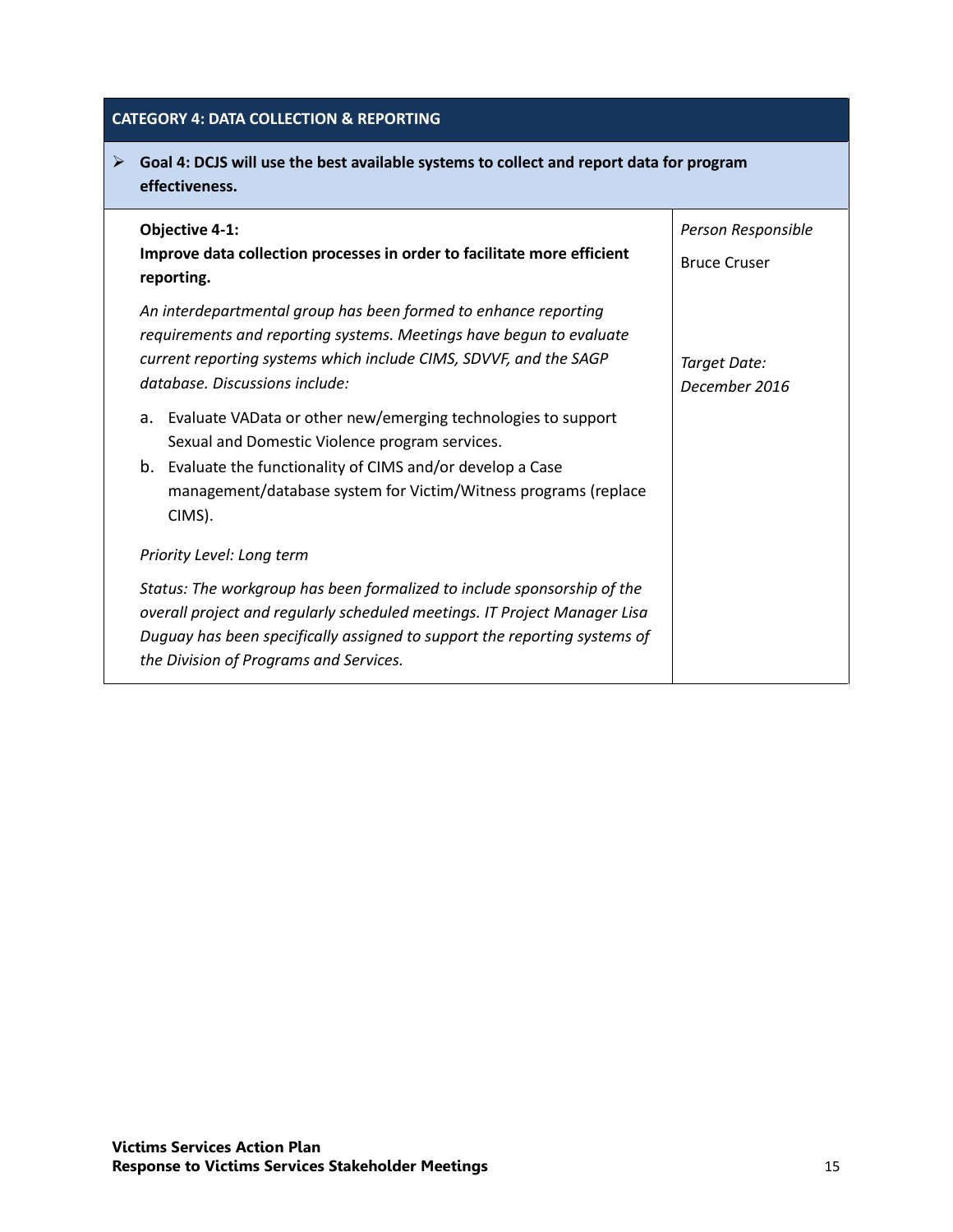## **CATEGORY 5: TRAINING & TECHNICAL ASSISTANCE**

| ➤ | Goal 5: DCJS training for victims' services providers will be relevant, research based and accessible<br>to all programs.                                                                                                                                                                                                                                                                                                                                                                                                                                                                                                                                                                                                                              |                                                                                                                               |
|---|--------------------------------------------------------------------------------------------------------------------------------------------------------------------------------------------------------------------------------------------------------------------------------------------------------------------------------------------------------------------------------------------------------------------------------------------------------------------------------------------------------------------------------------------------------------------------------------------------------------------------------------------------------------------------------------------------------------------------------------------------------|-------------------------------------------------------------------------------------------------------------------------------|
|   | <b>Objective 5-1:</b><br>Review all trainings to determine how technology (e.g. WebEx, website<br>videos, on-line modules) may be used to enhance victim's services<br>training.                                                                                                                                                                                                                                                                                                                                                                                                                                                                                                                                                                       | Person Responsible<br>Kassandra Bullock                                                                                       |
|   | An intradepartmental workgroup has been formed to enhance victims'<br>services training and refresher training through the use of WebEx and<br>partnering with the Alliance to increase access to relevant trainings on the<br>DCJS website (Grant Orientation, Victims Bill of Rights, Victims Services<br>Milestones, and Grant Application trainings). WebEx is now installed on key<br>staff's computers and they are already using WebEx to enhance technical<br>assistance to grantees.<br><b>Objective 5-2:</b><br>Provide training "refreshers" on victims' needs and services to allied<br>professionals working within the criminal justice system (Prosecutors, law<br>enforcement officers, clerks, judges, probation and parole officers, | Target Date:<br>April 2015 (Grant<br><b>Application training</b><br>for VSDVVF grantees<br>will be conducted<br>using WebEx). |
|   | magistrates, etc.).<br>Staff will identify opportunities to include training on victims' needs and<br>services in trainings to other DCJS constituents and related professionals<br>and incorporate into training agendas.<br>Priority Level: Mid - Long term<br><b>Status: Underway and ongoing</b>                                                                                                                                                                                                                                                                                                                                                                                                                                                   | August 2015                                                                                                                   |
|   | Objective 5-3:<br>Partner with Supreme Court of Virginia, Criminal Injuries Compensation<br>Fund (CICF) and other state agencies to provide topic specific trainings on<br>their procedures relevant to victim services.                                                                                                                                                                                                                                                                                                                                                                                                                                                                                                                               | Person Responsible<br>Kassandra Bullock                                                                                       |
|   | Priority Level: Mid - Long term<br>Status: In progress and ongoing<br>DCJS victims' services trainings, especially Basic Program Management<br>Trainings (BPMT), include CICF information. BPMT's agendas have been<br>updated to include information on other CICF payment programs. Due to<br>recent changes in restitution, staff will include a representative from the<br>Supreme Court of Virginia to present at regional BPMT planned in 2015.                                                                                                                                                                                                                                                                                                  | Target Date:<br>April 2015 (4 Regional<br><b>BPMTs are scheduled</b><br>for 2015)                                             |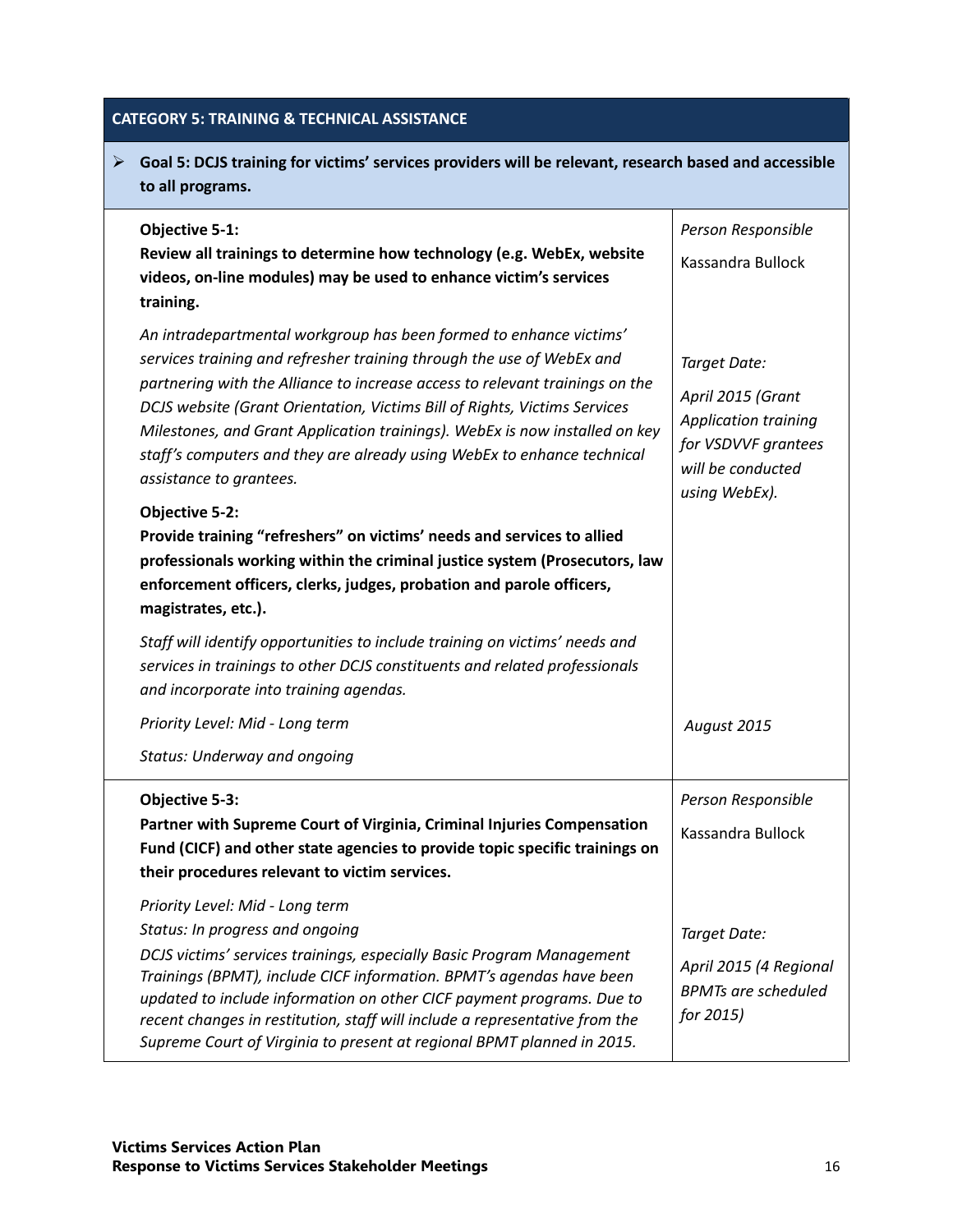# **CATEGORY 6: RESEARCH & EVALUATION**

| $\triangleright$ Goal 6: DCJS will provide research and evaluation support for system stakeholders through its |                                                                         |
|----------------------------------------------------------------------------------------------------------------|-------------------------------------------------------------------------|
|                                                                                                                | Research Center or partnerships with other public and private agencies. |

| Objective 6-1:                                                                                                                                                                                                                                                                                                                                                                                                                                  | Person Responsible                                                                     |
|-------------------------------------------------------------------------------------------------------------------------------------------------------------------------------------------------------------------------------------------------------------------------------------------------------------------------------------------------------------------------------------------------------------------------------------------------|----------------------------------------------------------------------------------------|
| Conduct a Needs Assessment of all Victim/Witness Programs.                                                                                                                                                                                                                                                                                                                                                                                      | Kassandra Bullock                                                                      |
| Priority Level: Short - mid term                                                                                                                                                                                                                                                                                                                                                                                                                |                                                                                        |
| Status: In progress and ongoing                                                                                                                                                                                                                                                                                                                                                                                                                 | Target Date:                                                                           |
| The victim/witness needs assessment has been updated through 2013. The<br>needs assessment evaluates population and crime data to identify gaps in<br>staffing for current DCJS grant funded programs.                                                                                                                                                                                                                                          | June 2015 (Crime Data<br>for 2014 is expected to<br>be available by April<br>$2015$ ). |
| Objective 6-2:<br>Conduct a Workload Analysis for Victim/Witness Programs to adequately<br>assess the amount of time spent on specific types of cases.<br>Priority Level: Long term                                                                                                                                                                                                                                                             | Person Responsible<br><b>Bruce Cruser</b><br>Kassandra Bullock                         |
| <b>Status: Underway and ongoing</b>                                                                                                                                                                                                                                                                                                                                                                                                             |                                                                                        |
| An interdepartmental group has been formed to enhance reporting<br>requirements and reporting systems in order that necessary data can be<br>collected for Victim/Witness programs. Meetings have begun to evaluate<br>current reporting systems for all victim services programs, which include<br>CIMS, SDVVF, and the SAGP database. Discussions also include developing<br>software to assess the workload of victim/witness program staff. | Target Date:<br><b>July 2017</b>                                                       |
| The workgroup has been formalized to include sponsorship of the overall<br>project and regularly scheduled meetings. IT Project Manager Lisa Duguay<br>has been specifically assigned to support the reporting systems of the<br>Division of Programs and Services. Representatives of local program<br>directors will be added for user input where applicable.                                                                                |                                                                                        |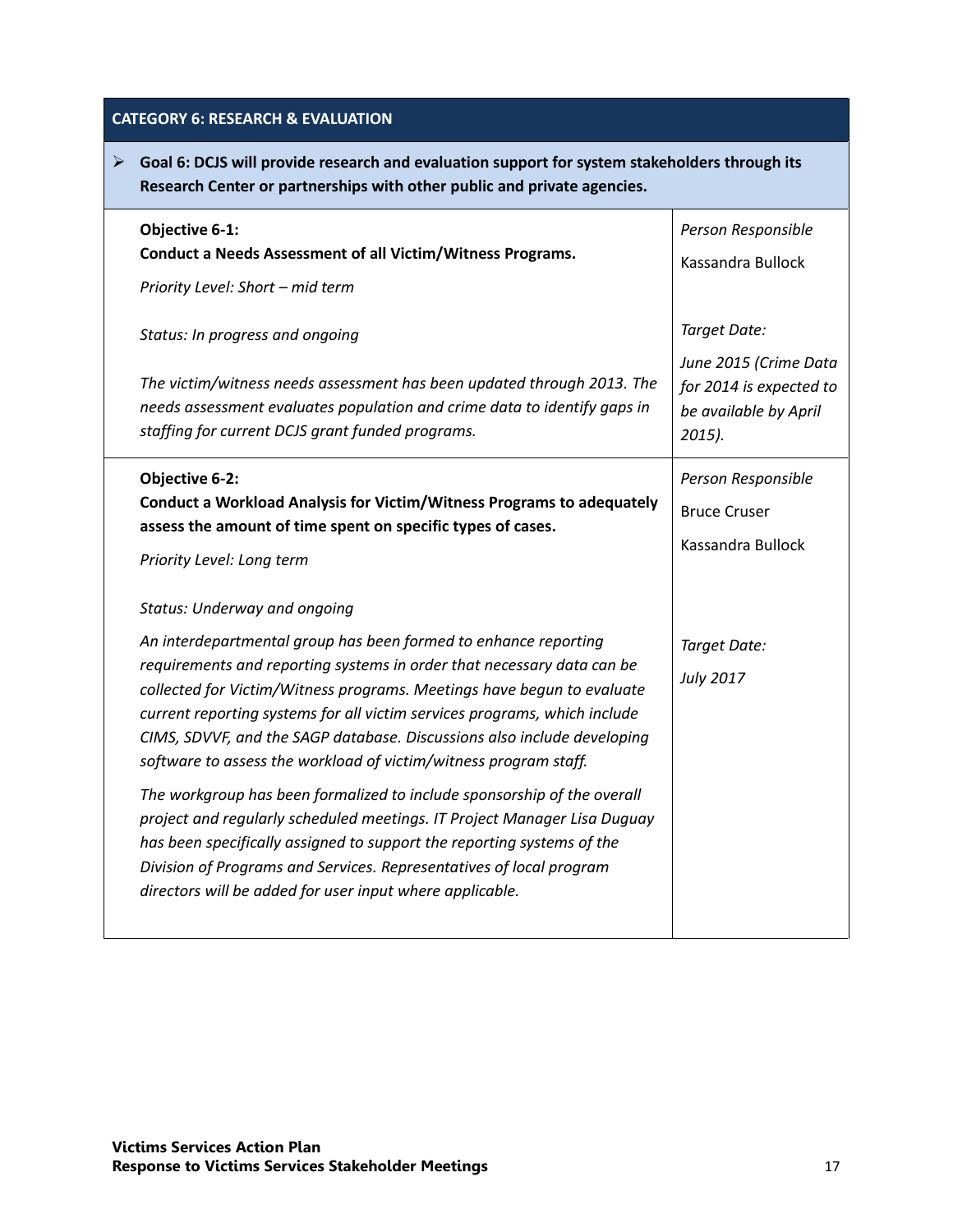# **VICTIMS SERVICES STAFF**

#### **Kay Bullock [kassandra.bullock@dcjs.virginia.gov](mailto:kassandra.bullock@dcjs.virginia.gov) (804) 786-3973**

Kay supervises victim services staff and manages state and/or federally funded crime victim assistance grant programs. Kay also provides legislative and policy analysis and technical assistance for grant planning for victim-related programs. She is also serves as the VOCA Administration for Virginia and conducts oversight for all victims' services planning in Virginia.

#### **Julia Fuller-Wilson [julia.fuller-wilson@dcjs.virginia.gov](mailto:julia.fuller-wilson@dcjs.virginia.gov) (804) 371-0386**

Julia coordinates the violence against women programs for the department, including Virginia's Services, Training, Officers and Prosecutors also known as VSTOP and the Virginia Sexual and Domestic Violence Victim Fund programs. Julia also coordinates the VSTOP State Team and provides technical assistance to state agencies, localities, grantees, and other allied professionals who work to end violence against women.

#### **Candace Miles [candace.miles@dcjs.virginia.gov](mailto:candace.miles@dcjs.virginia.gov)** (**804) 371-6507**

Candace serves as the Administrative Assistant for the Division of Programs and Services at DCJS. Candace provides support to all Victim Services Grant Programs. She maintains database systems containing email address sending out announcements and notifications to grantees of upcoming grant applications, trainings and any other grant related information. She is responsible for coordinating victim service brochures and distributing to the grantees. She assists in coordination of all victim related grant trainings and for updating Victim information on DCJS website. Candace also maintains and updates State-Wide Victim/Witness Directory.

#### **Melissa Roberson [melissa.roberson@dcjs.virginia.gov](mailto:melissa.roberson@dcjs.virginia.gov)** (**804) 225-3456**

Melissa is the Training and Critical Incident Response Coordinator. She develops, plans, coordinates and conducts training programs for crime victim services providers and other professionals working with crime victims and victims of terrorism or mass casualty. Melissa also manages and coordinates DCJS' victim assistance emergency response activities. She provides ongoing support and assistance to victims, and family members of victims, of the April 16, 2007 shootings at Virginia Tech.

#### **Joann Coleman [joann.coleman@dcjs.virginia.gov](mailto:joann.coleman@dcjs.virginia.gov) (804) 786-8008**

Joann serves as Program Coordinator for the Grants To Encourage Arrest and Enforcement of Protective Order (GEAP) grant program. She is responsible for coordinating the activities of a state level multidisciplinary team as well as coordinating the training of trainer events for law enforcement officers on response to domestic and sexual violence.

**Kristina Vadas [kristina.vadas@dcjs.virginia.gov](mailto:kristina.vadas@dcjs.virginia.gov) (804) 786-7802**

Kristina Vadas coordinates the statewide sexual assault victim services programs, including the Sexual Assault Grant Program (SAGP) and the Sexual Assault Services Program (SASP). She provides technical assistance, consultation, and training to victim advocates, law enforcement, prosecutors, and others requesting information and resources on sexual assault. She also develops resources, policies, and procedures to improve services to sexual assault victims, including those related to Sexual Assault Response Teams (SARTs).